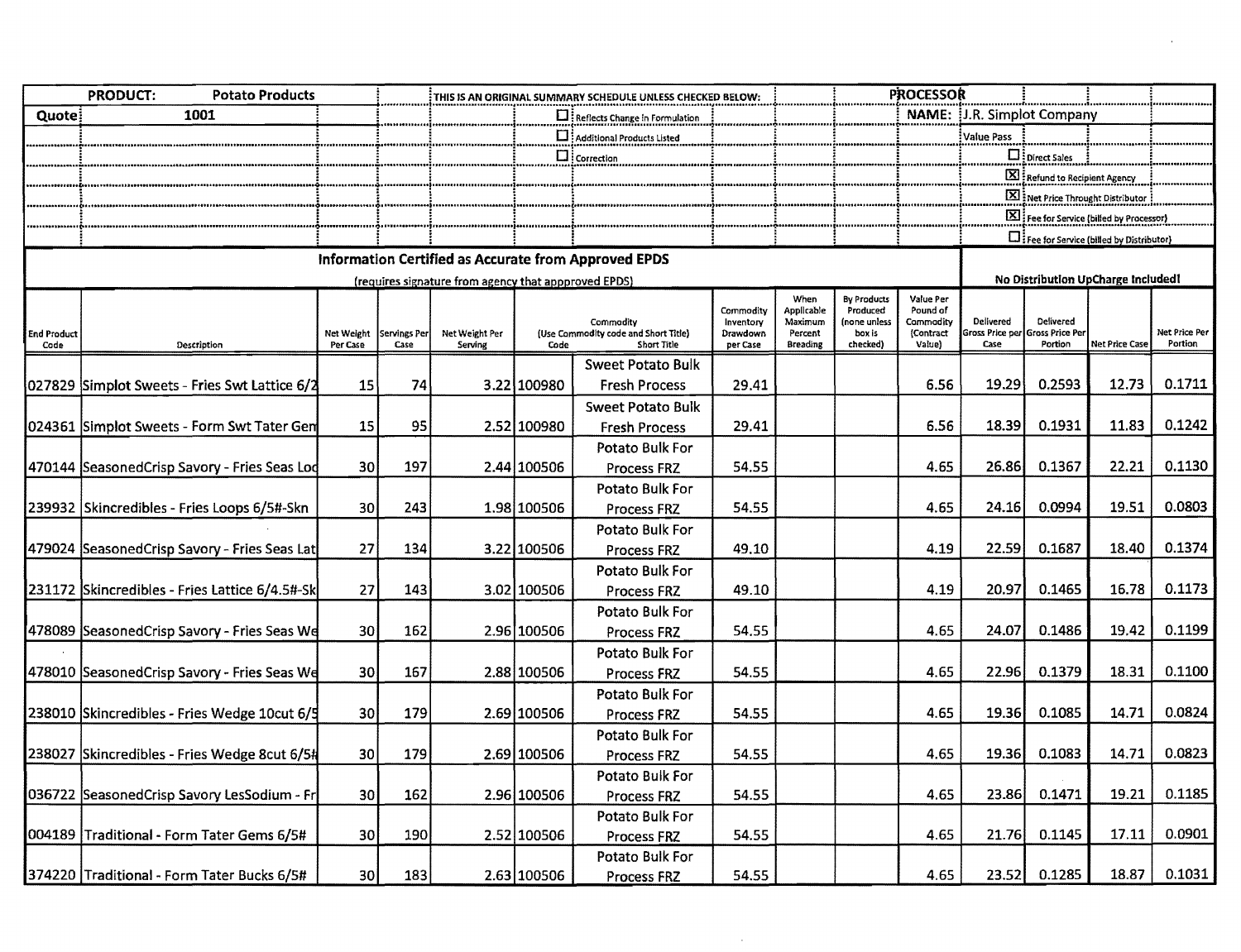|                                                                    |                                                                             |     |                    |             | Potato Bulk For                                       |                                                        |  |                  |      |        |        |       |        |
|--------------------------------------------------------------------|-----------------------------------------------------------------------------|-----|--------------------|-------------|-------------------------------------------------------|--------------------------------------------------------|--|------------------|------|--------|--------|-------|--------|
| 372271 Traditional - Form Tater Sticks 6/4#                        | 24                                                                          | 85  |                    | 4.51 100506 | Process FRZ                                           | 43.63                                                  |  |                  | 3.72 | 21.19  | 0.2487 | 17.47 | 0.2050 |
|                                                                    |                                                                             |     |                    |             | Potato Bulk For                                       |                                                        |  |                  |      |        |        |       |        |
| 280224 Traditional - Form Tri Tater 6/5#                           | 30                                                                          | 107 |                    | 4.51 100506 | Process FRZ                                           | 54.55                                                  |  |                  | 4.65 | 22.92  | 0.2152 | 18.27 | 0.1715 |
| 283010 Traditional - Form Tiny Triangle 6/5#                       | 30                                                                          | 107 |                    | 4.51 100506 | Potato Bulk For<br>Process FRZ                        | 54.55                                                  |  |                  | 4.65 | 22.66  | 0.2128 | 18.01 | 0.1691 |
|                                                                    |                                                                             |     |                    |             | Potato Bulk For                                       |                                                        |  |                  |      |        |        |       |        |
| 036296   Infinity - Fries ClrCt 3/8" SC 6/5#                       | 30                                                                          | 200 |                    | 2.4 100506  | Process FRZ                                           | 54.55                                                  |  |                  | 4.65 | 23.86I | 0.1193 | 19.21 | 0.0961 |
|                                                                    |                                                                             |     |                    |             | Potato Bulk For                                       |                                                        |  |                  |      |        |        |       |        |
| 036289 Infinity - Fries CirCt 3/8" DeepV CC 6/                     | 30                                                                          | 233 |                    | 2.06 100506 | <b>Process FRZ</b>                                    | 54.55                                                  |  |                  | 4,65 | 23.26  | 0.0998 | 18.61 | 0.0799 |
|                                                                    |                                                                             |     |                    |             | Potato Bulk For                                       |                                                        |  |                  |      |        |        |       |        |
| 036302 Infinity - Fries ClrCt 5/16x3/8" SC 6/51                    | 30 <sub>0</sub>                                                             | 199 |                    | 2.41 100506 | <b>Process FRZ</b>                                    | 54.55                                                  |  |                  | 4.65 | 22.36  | 0.1123 | 17.71 | 0.0889 |
|                                                                    |                                                                             |     |                    |             | Potato Bulk For                                       |                                                        |  |                  |      |        |        |       |        |
| 036357   Infinity - Fries ClrCt 1/4" SS 6/5#                       | 30                                                                          | 200 |                    | 2.4 100506  | Process FRZ                                           | 54.55                                                  |  |                  | 4.65 | 22.36  | 0.1118 | 17.71 | 0.0886 |
|                                                                    |                                                                             |     |                    |             | Potato Bulk For                                       | 54.55                                                  |  |                  | 4.65 | 17.26  | 0.0710 | 12,61 | 0.0519 |
| 221227 Tater Pals - Fries 1/2" CC 6/5#-Oven                        | 30                                                                          | 243 |                    | 1.98 100506 | Process FRZ<br>Potato Bulk For                        |                                                        |  |                  |      |        |        |       |        |
| 221241 Tater Pals - Fries 1/4" SS 6/4.5#-Over                      | 27                                                                          | 192 |                    | 2.26 100506 | <b>Process FRZ</b>                                    | 49.10                                                  |  |                  | 4.19 | 15.57  | 0.0812 | 11.38 | 0.0594 |
|                                                                    |                                                                             |     |                    |             | Potato Bulk For                                       |                                                        |  |                  |      |        |        |       |        |
| 036715 SeasonedCrisp Savory LesSodium - Fr                         | 30                                                                          | 188 |                    | 2.56 100506 | Process FRZ                                           | 54.55                                                  |  |                  | 4.65 | 22.66  | 0.1209 | 18.01 | 0.0961 |
|                                                                    |                                                                             |     |                    |             | Potato Bulk For                                       |                                                        |  |                  |      |        |        |       |        |
| 471011 SeasonedCrisp Savory - Fries Seas 3/8                       | 30                                                                          | 193 |                    | 2.49 100506 | Process FRZ                                           | 54.55                                                  |  |                  | 4.65 | 23.41  | 0.1215 | 18.76 | 0.0974 |
|                                                                    |                                                                             |     |                    |             |                                                       |                                                        |  |                  |      |        |        |       |        |
| *Direct Delivery requirements 43,000 lbs all items can be combined |                                                                             |     |                    |             |                                                       |                                                        |  |                  |      |        |        |       |        |
|                                                                    |                                                                             |     |                    |             |                                                       |                                                        |  |                  |      |        |        |       |        |
|                                                                    |                                                                             |     |                    |             |                                                       |                                                        |  |                  |      |        |        |       |        |
|                                                                    |                                                                             |     |                    |             |                                                       |                                                        |  |                  |      |        |        |       |        |
|                                                                    | <b>PROCESSOR:</b>                                                           |     |                    |             |                                                       |                                                        |  |                  |      |        |        |       |        |
|                                                                    | *If by products are produced, provide value and method credit will be given |     |                    |             |                                                       |                                                        |  |                  |      |        |        |       |        |
|                                                                    |                                                                             |     |                    |             |                                                       |                                                        |  | <b>APPROVAL:</b> |      |        |        |       |        |
| J.R. Simplot Company                                               |                                                                             |     |                    |             |                                                       |                                                        |  |                  |      |        |        |       |        |
| <b>Name of Company</b><br>Brian Wells, Director Poato Marketing    |                                                                             |     |                    |             |                                                       | <b>Caldwell County Schools Child Nutrition Program</b> |  |                  |      |        |        |       |        |
| Name and Title of Authorized Representative                        |                                                                             |     |                    |             | <b>Name of Company</b><br><b>Guy Garner, Director</b> |                                                        |  |                  |      |        |        |       |        |
|                                                                    |                                                                             |     |                    |             |                                                       |                                                        |  |                  |      |        |        |       |        |
|                                                                    |                                                                             |     |                    |             |                                                       |                                                        |  |                  |      |        |        |       |        |
|                                                                    |                                                                             |     | 2/10/2017          |             |                                                       |                                                        |  |                  |      |        |        |       |        |
|                                                                    |                                                                             |     |                    |             | Name and Title of Authorized Representative           |                                                        |  |                  |      |        |        |       |        |
| <b>Signature</b>                                                   |                                                                             |     | <b>Date Signed</b> |             |                                                       |                                                        |  |                  |      |        |        |       |        |